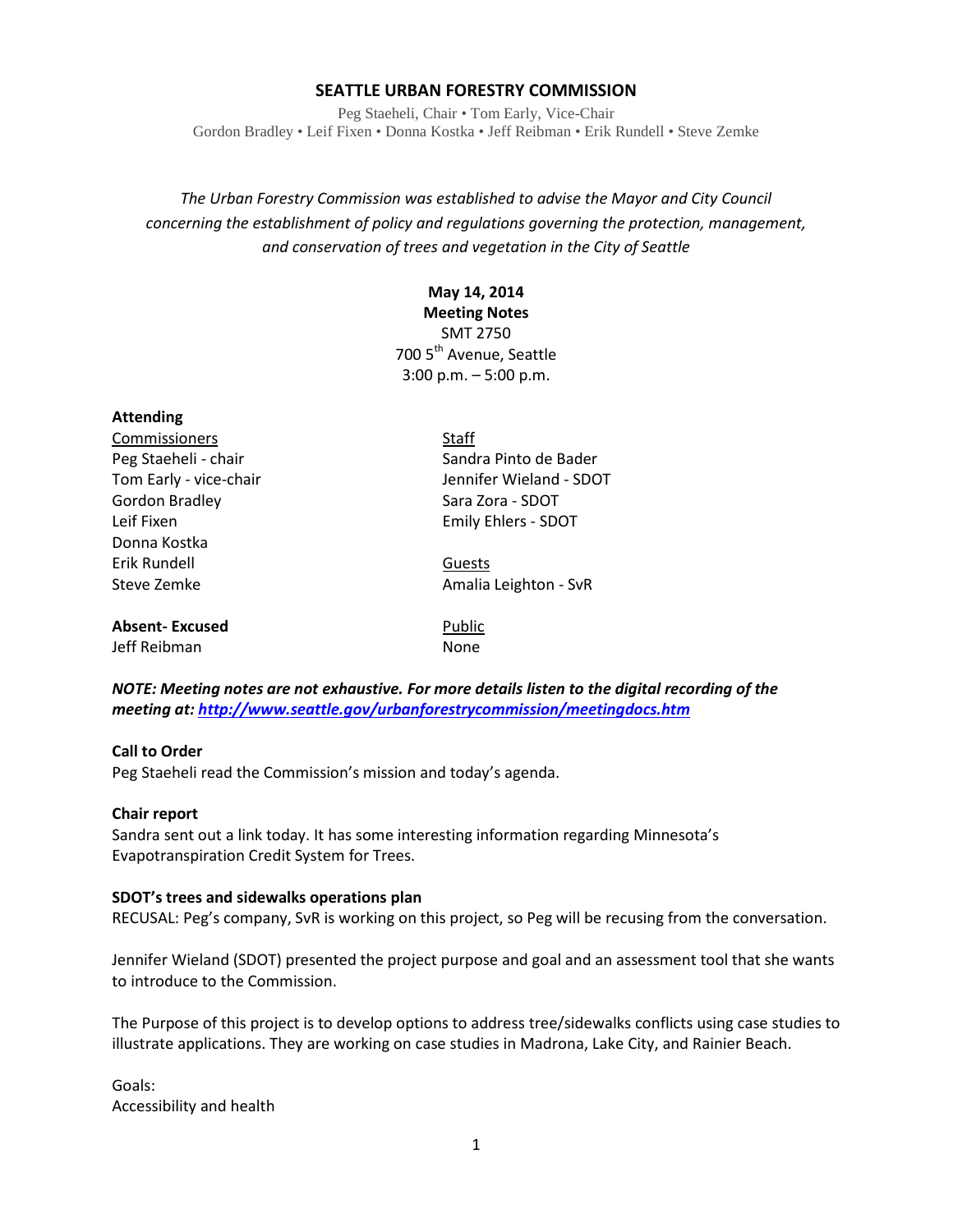Environment Equity **Efficiency** 

Draft assessment process: brings together different processes already in place. Decision-making around trees and sidewalks has not been transparent in the past due to the complexity of the process. SDOT has not had the resources to make information on the decision-making process available to the public more clearly.

The process gives the opportunity to SDOT to be more explicit about how different policies come into play and how they relate to the urban forestry goals SDOT is working to accomplish, including the 30% canopy cover goal.

When there is a conflict between trees and sidewalks (whether it's a single tree or a corridor) both an SDOT engineer and arborist come together on site with a check list to determine what to do:

- Keep tree and repair sidewalk
- Remove tree and repair sidewalk
- Evaluate further If there is not enough information at the site meeting. The team works to gather more information and continue to explore solutions.

The checklist addresses several questions:

- Is tree healthy and worthy of preservation?
- Is tree in poor health or poor vigor; is there chronic trunk wounding?
- Is tree hazardous?
- Does tree present a public safety hazard in terms of visibility or accessibility?

The 800 block of 34<sup>th</sup> Ave in the Madrona neighborhood was used to test the checklist. Sidewalk width required is 4 feet. They looked at several trees, some of which were in good health and didn't have overhead power lines> There was insufficient sidewalk width but there was enough space to repair the sidewalk and preserve the tree. In some cases trees were not in good health so the determination was to remove them. Other cases required additional information due to the presence of a driveway, a retaining wall, and potentially other utilities that might be on the way.

## Question:

What if there is an invasive tree (Holly) on the abutting private property? Does the City have the authority to ask the property owner to prune or remove the Holly to provide more space for the healthy street tree?

Answer:

SDOT would work with the property owner based on the determination on health and preservation worthiness of the existing street tree. If trees are replaced, maybe because they are too large for the location and they are running into power lines, then the replacement tree would be of smaller scale.

## Amalia Leighton – SvR

The project team is looking at best practices on the following elements:

- Current and emerging national and international policies, programs, and practices
- Current SDOT practices
- Tree size
- Tree valuation
- Tree maintenance
- Root maintenance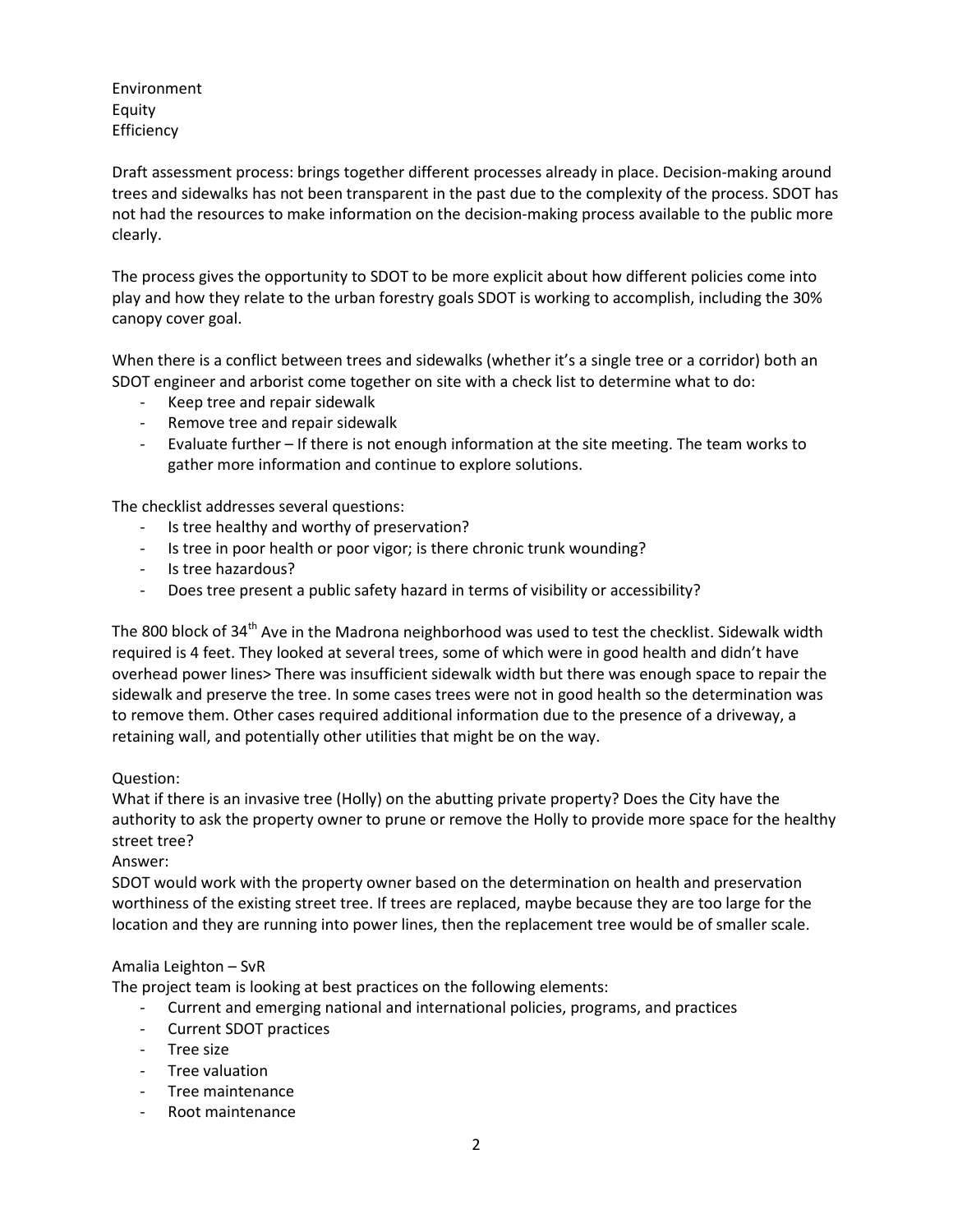- Root structure evaluation
- Sidewalk pavement types
- Sub-base installation
- Soil conditions
- **Nutrients**
- Water and irrigation
- Utility compatibility
- Accessibility and ADA
- Surface maintenance
- Street edge conditions

## Solutions toolkit:

The toolbox has Tree-based, Rootzone-based, infrastructure-based/design, and infrastructurebased/materials solutions. The toolkit will be a public-facing document that will provide ways to get an idea of the relative cost and duration of the solution.

## Question:

Has there been any talk to design this as a triage system to determine which trees get the extra budget? Answer:

Part of the value in setting up the initial assessment is that we are prioritizing the condition of the tree. How do you value when it is appropriate to make a certain investment. We have not yet determined that.

Question:

What is the budget range used to save a tree?

Answer:

There is not a hard and fast rule. We don't have enough budget to do everything we want to do, but hopefully this project will help us make the budget case for trees. We can't give you one number. If the initial assessment is simple enough then there will be savings of resources (faster decisions) and there will be more money to apply to preserving trees.

## Question:

What would be the notification process for neighbors?

Answer:

There is a time for public outreach to let the community know, it might be a sign posted on the gtree or other online resources, etc. We have not yet determined this.

Project at Columbia and  $25<sup>th</sup>$  – success story where trees were retained and sidewalk conditions were improved.

Next Steps: May 9 – online survey May 29 – Madrona corridor meeting #3 June 10 – Lake city corridor meeting #2 June 11 – Rainier Beach corridor meeting #2 Late June – draft operations plan July – final operations plan Fall - sidewalk repair in Madrona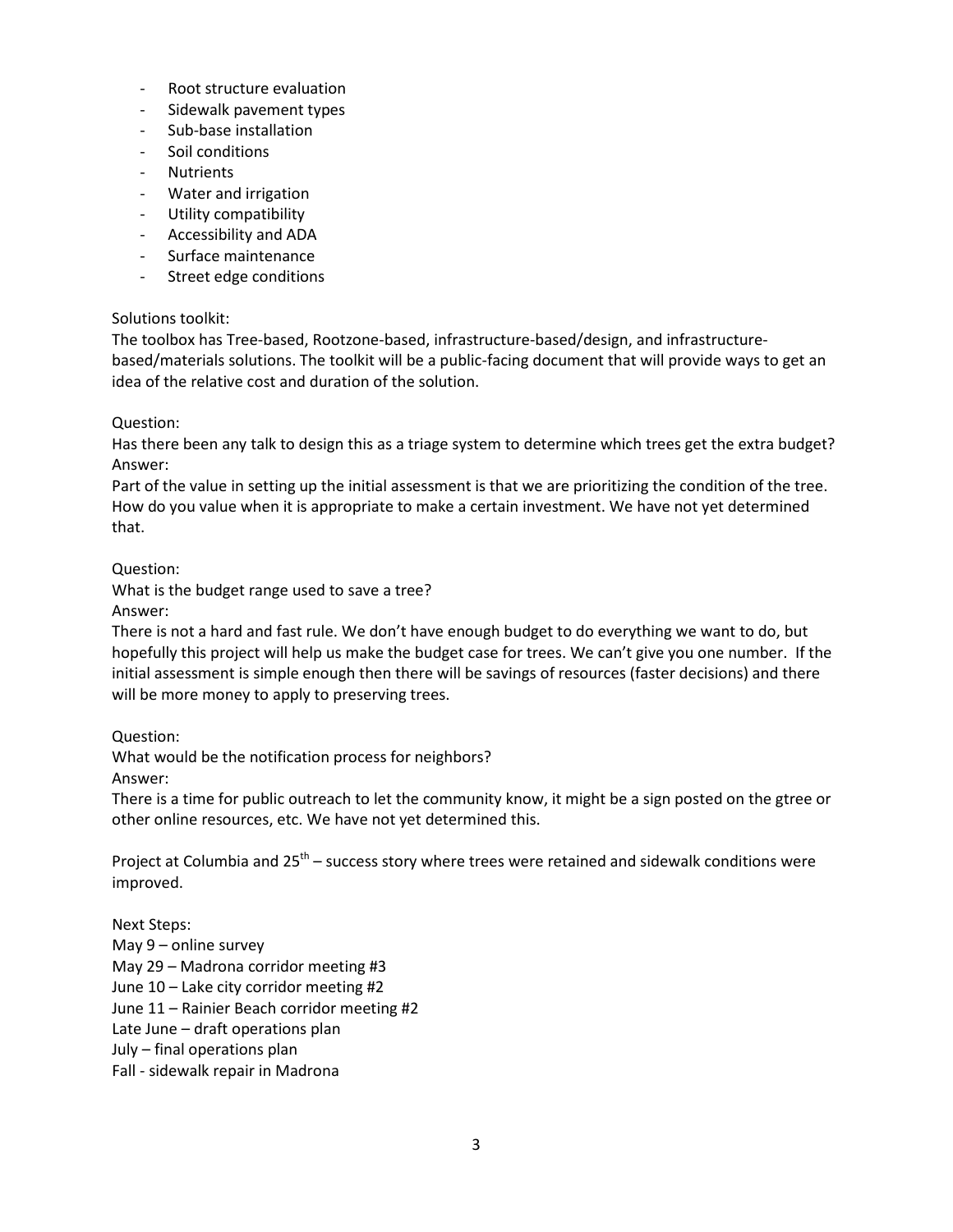## **Bicycle Master Plan (BMP) update**

Sara Zora (SDOT) and Emily Ehlers (SDOT – Neighborhood Greenways project manager) did a briefing on the Bicycle Master Plan update.

SDOT's mission is to deliver a first=rate transportation system for Seattle. The Vision is a vibrant Seattle with connected people, places, and products. SDOT's core principles are:

- Keep it safe
- Focus on the basics
- Build healthy communities
- Support a thriving economy, and
- Provide great service

Background: BMP update launched in 2012. Council provided clear direction:

- Include cycle track s and neighborhood greenways
- Incorporate new standards based on NACTO (National Association of City Transportation Officials) Urban Bikeways Guide, and
- Develop clear prioritization framework

The team held community meetings and presentations to the Seattle Bicycle Advisory Board and other agencies. The draft plan was released November 2013 with a briefing to the Transportation Committee in December.

The key purposes of the updated plan are:

- Plan, design, and build a bicycle network for people of all ages and abilities
- Focus network more on non-arterial streets (neighborhood greenways and off-street trails)
- Address competing needs among travel modes on arterials
- Emphasize safety

The BMP policy framework's vision: riding a bicycle is a comfortable and integral part of daily life in Seattle for people of all ages and abilities.

The Plan's goals are:

- Ridership increase the amount and mode share of bicycle riding in Seattle for all trip purposes
- Safety improve safety for bicycle riders in Seattle
- Connectivity create a high-quality bicycle network that connects to places people want to go and provides a time-competitive travel option
- Equity improve bicycle riding for all through equity in public engagement, program delivery, and capital investments
- Livability build vibrant communities by creating a welcoming environment for bicycle riding.

## Question:

Definition of greenway. Is it vegetation related? Answer:

They are residential streets that are optimized for pedestrian and bicycles. The idea is to provide a safer environment for bicycles; greenery is an important component. Still working on how to incorporate vegetation during project implementation. At this point the focus is on the transportation component. Version 2.0 will include more placemaking elements. In the future they will look at more elements in the right-of-way.

## Question:

Is there a component that calls for additional tree planting? Answer: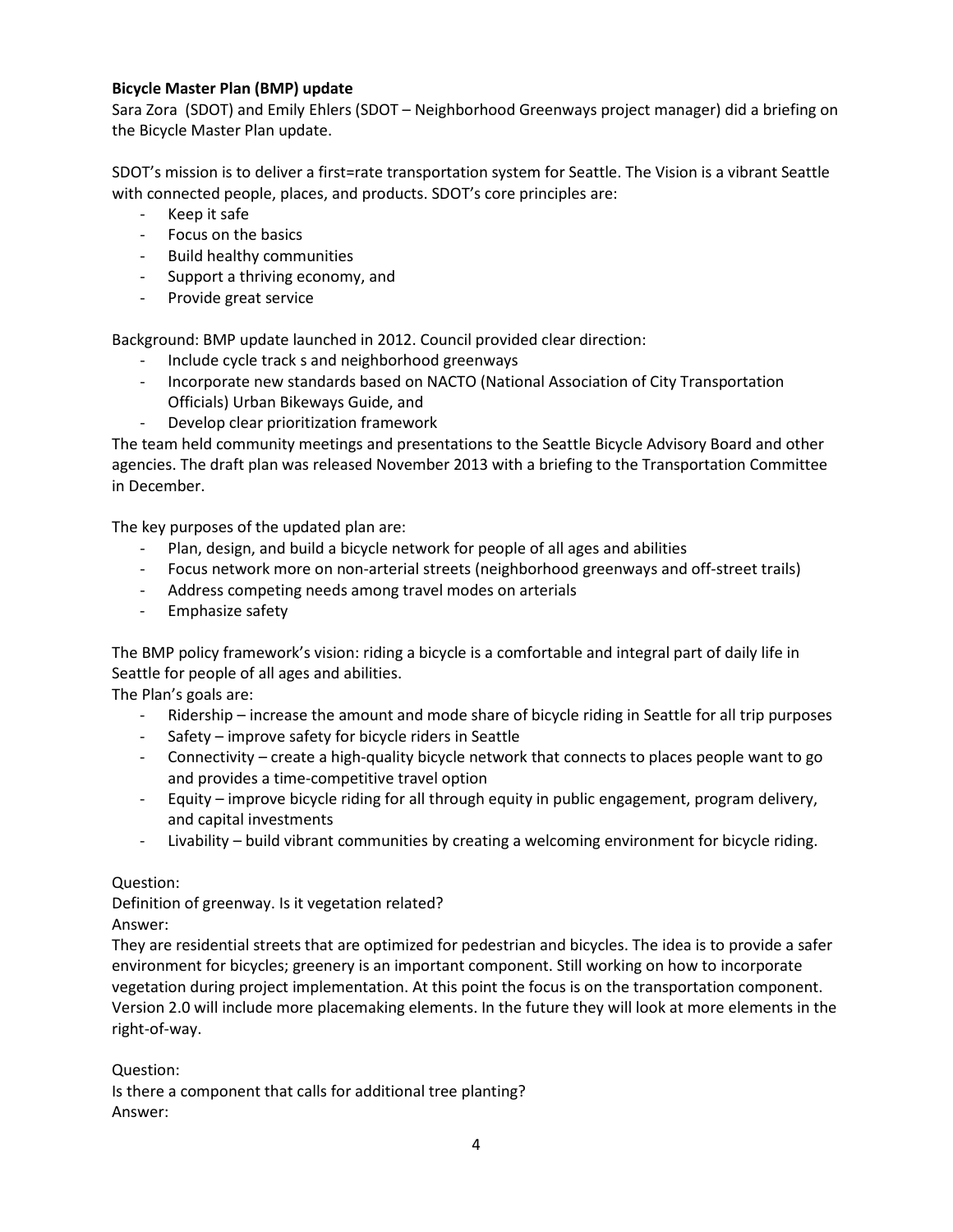Doesn't specifically call for tree planting. The Project Team is working with SPU on rain garden plantings and with Trees for Neighborhoods.

# Question:

You mentioned you are considering bio-swales and rain gardens. SDOT could coordinate with SDOT Urban Forestry to include tree planting.

## Answer:

Yes. In Ballard they identified the blocks that SPU wants to work on with bioswales and rain gardens. In Delridge SDOT came up with the greenway route at the same time SPU came up with their project route. SPU will build and SDOT will pay them to install the facilities.

## UFC Comment:

Some programs are not working towards accomplishing the 30% canopy cover goal stated in the Urban Forest Stewardship Plan. That could be incorporated to the BMP. Response:

In the future we will be incorporating more green elements into the implementation of the BMP.

## Question:

What about the missing link of the Burke Gilman trail?

Answer:

We didn't provide much detail but we have a clear vision of what that missing link would look like.

Sara will come back in June to present the Freight Master Plan process. A more tailored understanding about the types of trees that might come into the industrial areas would be helpful. They have alternate routes that often have major conflicts with trees and are not on the radar of the Freight Master Plan. Explore funding for freight-specific pruning.

Question:

Is the BMP implementation funded by General Fund?

Answer:

We go for grant funding too, but at this time is mostly General Fund.

Question:

There is a part of Seattle that doesn't have sidewalks. How does the plan apply to those areas? Answer:

Those neighborhoods ask for sidewalks before anything related to the BMP. But don't have the budget for that. Slow traffic down the traffic on the street. Use existing traffic circles, install speed bumps.

# Question:

A lot of the greenways include islands to slow traffic. Have anyone considered including trees in those islands?

# Answer:

The response from the public is that people are not used to islands yet and are hitting the poles. There is not a lot of island space. Fire has an issue with some of the streets because the medians preclude them to get around traffic.

## Comment:

This is a great opportunity to include trees when implementing.